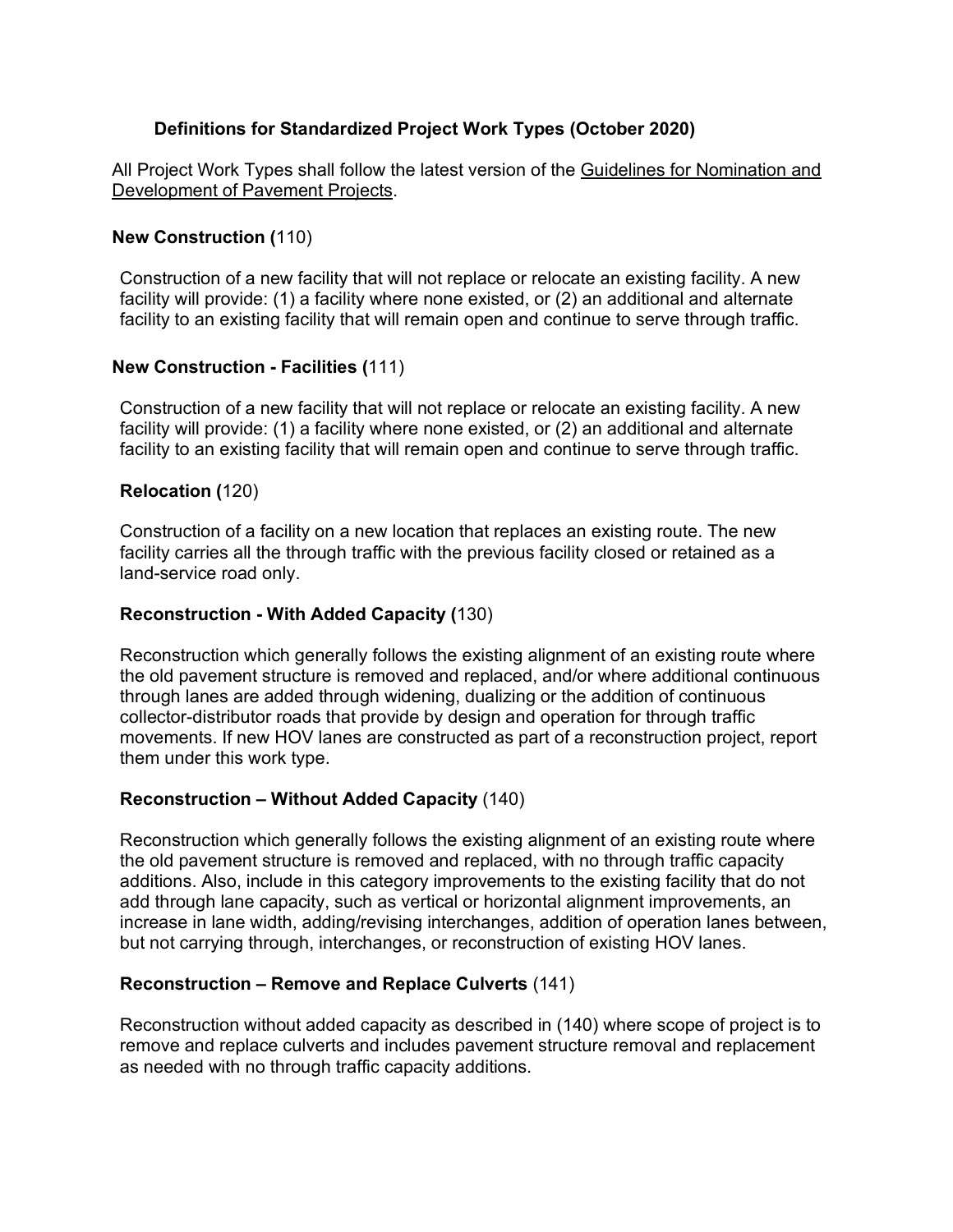# **Major Rehabilitation-With Added Capacity (**150)

The intent of these projects is to rehabilitate the existing pavement structure through an engineered approach that considers the observed pavement distress, the in-place material, and roadway geometrics. Milling operations may be > 60 mm and may expose base gravel which can then be treated or modified. The work will include the addition of lanes or dualization of the existing facility. New right-of-way and utility relocation may be required to improve geometrics, to flatten slopes, or enhance safety. The focus of this treatment is to extend the life of the pavement, improve ride quality and/or enhance capacity.

May include rebuilding substandard horizontal or vertical curves but the majority of the work shall be primarily on the existing alignment. Typically requires rebuilding less than 25% of the total project length. May include widening the lanes or shoulders without adding more through lanes**.** This could include base course improvement, the addition of lanes or dualization of the existing facility, and/or dig outs to remove poor or contaminated material. Other improvements such as guardrail and/or other safety improvements as outlined in the Guidelines for Nomination and Development of Pavement Projects may be included.

## **Major Rehabilitation-without added capacity (151)**

The intent of these projects is to rehabilitate the existing pavement through an engineered approach that considers observed pavement distress, the in-place material, and roadway geometrics. Milling operations may be>60 mm and may expose base gravel which can then be treated or modified. New right-of-way and utility relocation may be required to improve geometrics, flatten slopes or enhance safety.

The focus of this treatment is to expand the life of the pavement, improve ride quality and enhance capacity. May include rebuilding substandard horizontal or vertical curves but the majority of the work shall be on existing alignment. Typically requires rebuilding less than 25% of the total project length. May include widening the lanes or shoulders without adding more through lanes. This work could also include base course improvement and dig outs to remove poor, or contaminated material. Other improvements such as guardrail and other safety improvements as outlined in the Guidelines for Nomination and Development of Pavement Projects may be included.

## **Minor Rehabilitation (**160)

The intent of these projects is to rehabilitate the existing pavement surface through an engineered approach that considers the observed pavement distress and in-place materials. The existing width of pavement is to be maintained if it is less than or equal to the route segment width. Milling operation will be < 60-mmw/o exposing base gravel. All slope work and other features are usually accomplished within existing right-of-way.

The objective of this treatment is to extend the life of the pavement structure by rehabilitating the wearing surface only. Other improvements such as slope flattening, guardrail and and/or other safety improvement as outlined in the Guidelines for Nomination and Development of Pavement Projects may be included.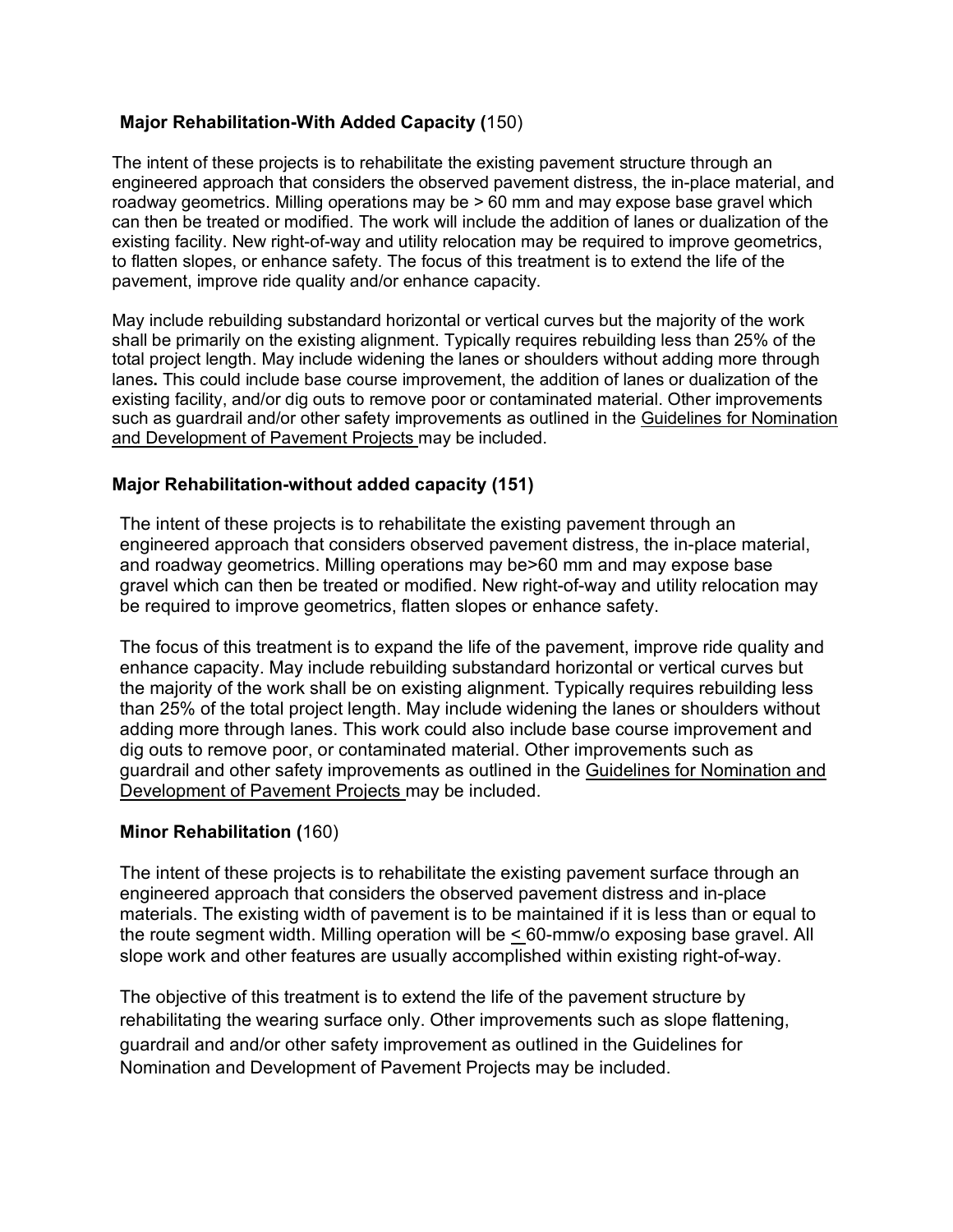## **Restoration and Rehabilitation - PCCP (**170)

Work required returning an existing PCCP pavement (including shoulders) to a condition of adequate structural support or to a condition adequate for placement of an additional stage of construction.

There may be some upgrading of unsafe features or other incidental work in conjunction with restoration and rehabilitation. Typical improvements would include replacing spalled, normal functioning joints; grinding/grooving of rigid pavements; replacing deteriorated slabs and reworking or strengthening bases or sub-bases; and adding underdrains.

### **Restoration and Rehabilitation - Facilities (**172)

This category includes restoration and rehabilitation of facilities (i.e. Rest areas, weigh stations, etc.).

#### **Resurfacing (**180,181,182,183,184,185,186)

Placement of additional surface material over the existing roadway to improve serviceability or to provide additional strength. On projects that include milling, the total thickness of new plant mix, including replacement of milled material should not exceed 0.20' (60 mm). There may be some upgrading of unsafe features and other incidental work in conjunction with resurfacing. Where surfacing is constructed by separate project as a final state of construction, the type of improvement should be the same as that of the preceding stage-new construction, relocation, reconstruction, minor widening, etc.

#### **Bridge New Construction (**210)

Construction of a new bridge, which does not replace or relocate an existing bridge.

#### **Bridge Replacement with Added Capacity (**220)

Replacement of an existing bridge with a new bridge or pair of bridges in the same general traffic corridor which is designed for increased traffic flow by accommodating additional through lanes.

#### **Bridge Replacement with no Added Capacity** (221)

Replacement of an existing bridge with a new bridge in the same general traffic corridor with same number of lanes as the previous facility.

#### **Bridge Replacement with Culvert - no Added Capacity** (222)

Replacement of an existing bridge with a major culvert (8' - 20' in diameter) that accommodates the same number of traffic lanes as the replaced bridge.

#### **Bridge Replacement with Culvert - Adding Capacity** (223)

Replacement of an existing bridge with a major culvert (8' - 20' in diameter) with adequate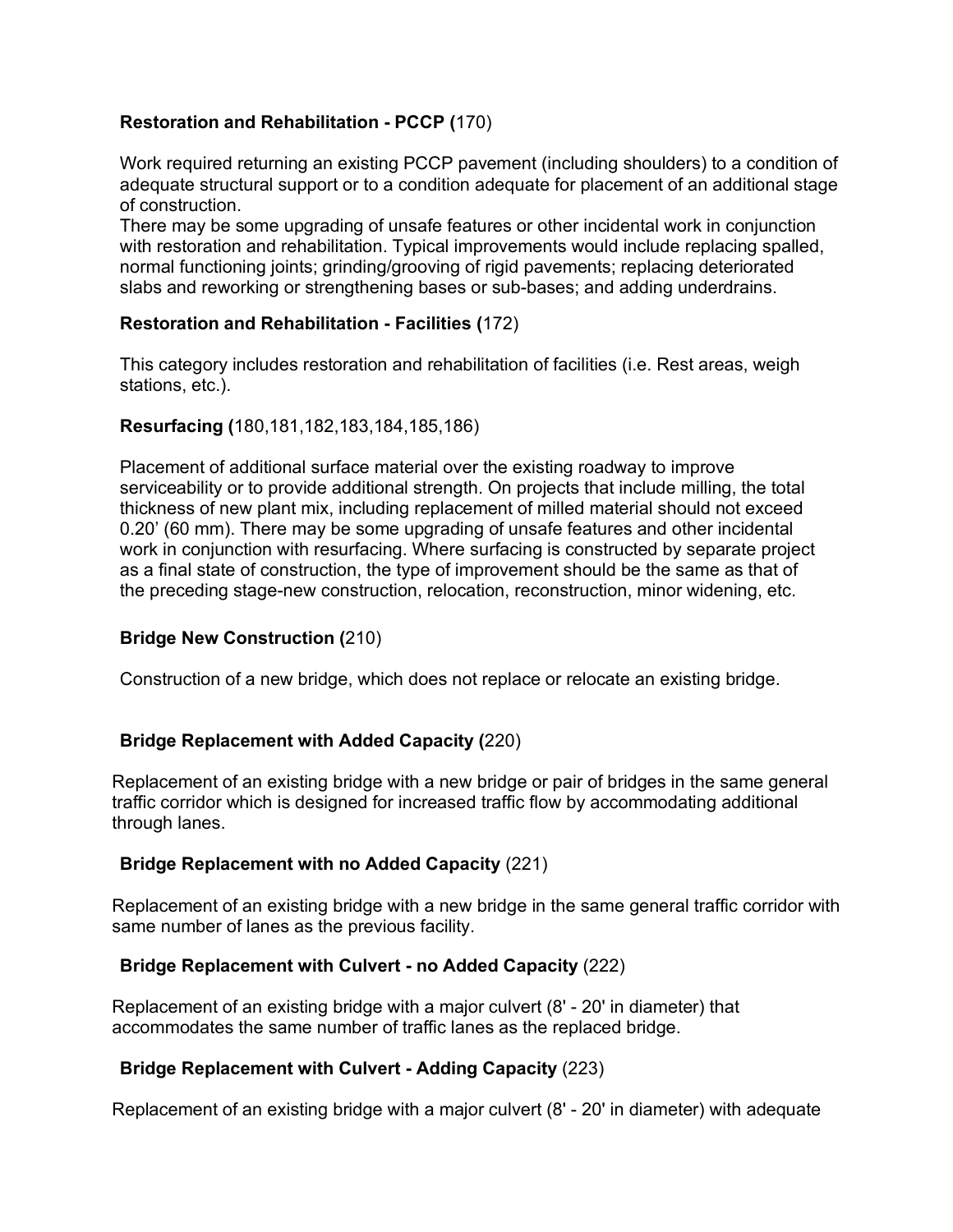length to accommodate additional traffic lanes.

### **Bridge Widening - Added Capacity** (230)

Work required to add lanes to an existing bridge, including full or partial deck replacement, superstructure and substructure widening, and/or construction of adjacent structure. This work may also include rehabilitation to restore existing structure integrity and retrofit to increase existing structure capacity to accommodate additional width for traffic lanes.

#### **Major Bridge Rehabilitation** (231)

Work required to restore the structural integrity of bridge elements and correct major defects. This includes partial and complete deck replacement, girder repairs, bearing replacements, joint replacements, structural retrofits, crack repairs, structural wraps, etc.

### **Bridge Resurfacing and Minor Rehabilitation** (232)

Work required to correct bridge deck defects and other minor rehabilitation work including bridge deck milling and resurfacing, thick concrete overlays, partial depth deck patching, joint repairs, railing upgrade, drainage system repair or replacement, sidewalk, curb and gutter repairs, and other minor repairs.

### **Bridge Preservation and Preventative Maintenance (233)**

Preventive maintenance activities that prevent, delay, or reduce deterioration of bridges or bridge elements, restore the function of existing bridges, keep bridges in good condition and extend their life. This includes deck crack sealing, thin polymer overlays, steel spot and zone painting, joint sealing, shallow concrete repairs, crack injection, confinement wraps, etc.

#### **Bridge Protection and Countermeasures (234)**

Activities that include construction of scour countermeasures, seismic retrofits, impact protection measures, security countermeasures, and protection against extreme events.

#### **Bridge Inspection & Related Training (235)**

Activities that include bridge inspection and evaluation activities, including in-depth and special inspections, as well as bridge inspection related training.

#### **Bridge – Do Nothing**

No work performed on the existing structure.

#### **Bridge Removal or Replacement w/minor Culvert**

Remove bridge and replace with fill or install a minor culvert (less than 8' in diameter).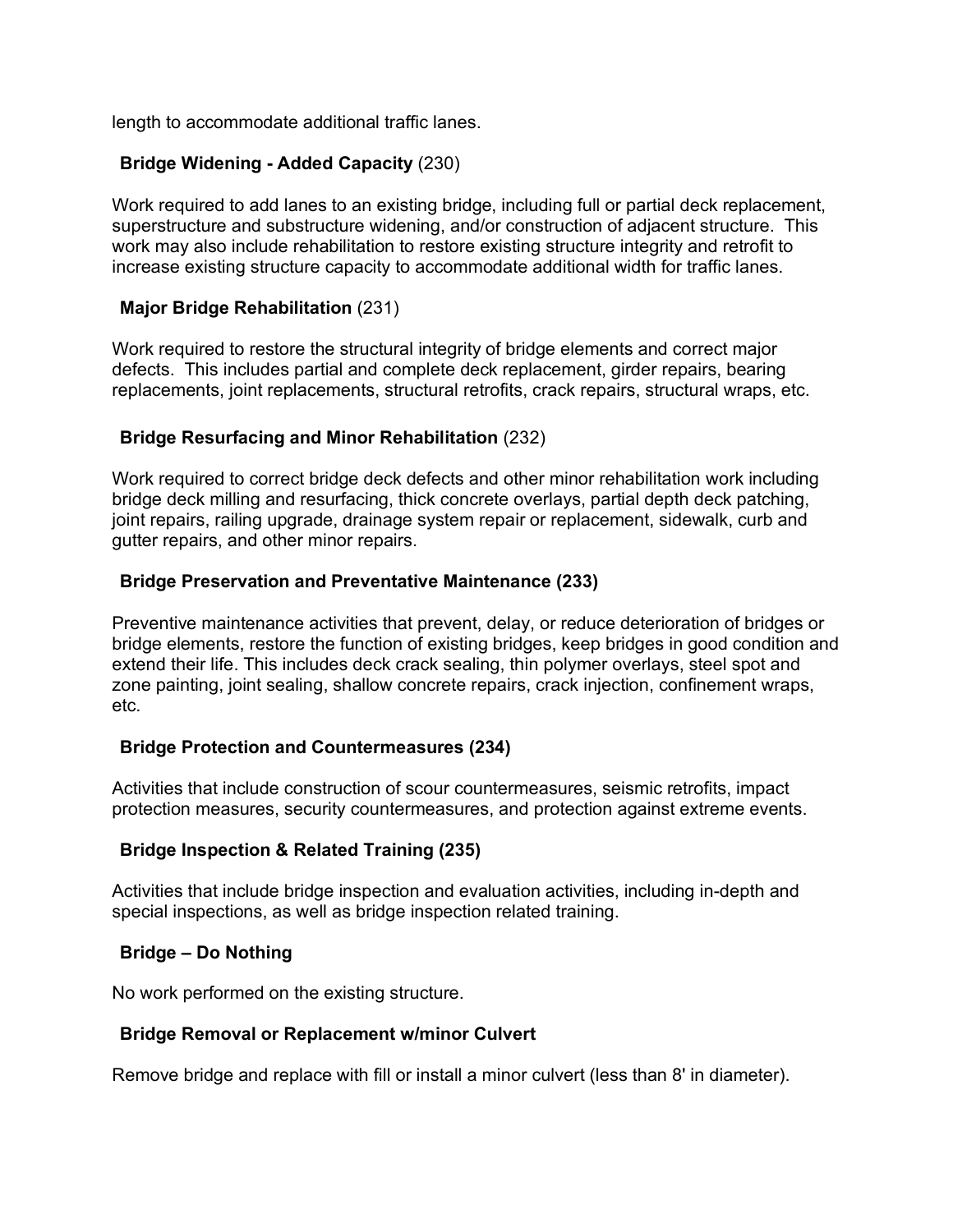## **New Tunnel (240)**

Construction of a new tunnel, which does not replace an existing tunnel.

# **Tunnel Replacement (241)**

Replacement of an existing tunnel.

# **Tunnel Rehabilitation (242)**

Work required to restore structural integrity of tunnel elements and correct major defects.

# **Tunnel Preventive Maintenance (243)**

Preventive maintenance activities that prevent, delay, or reduce deterioration of tunnel elements, restore function, keep tunnels in good condition, and extend tunnel service life.

# **Tunnel Protection (244)**

Activities that include construction of seismic retrofits, impact protection measures, security countermeasures, and protection against extreme events.

# **Tunnel Inspection & Related Training (245)**

Activities that include tunnel inspection and evaluation activities, including in-depth and special inspections, as well as tunnel inspection related training.

## **Other Asset Inspection (250)**

Activities that include tunnel inspection and evaluation activities, including in-depth and special inspections, as well as tunnel inspection related training.

# **Safety (**310,311,312,313)

A project or a significant portion of a project that provides features or devices to enhance safety.

# **Traffic Operation and Control Systems (**410,411,412)

Traffic operation improvements, which are designed to reduce traffic congestion, and to facilitate the flow of traffic, both people and vehicles, on existing systems, or to conserve motor fuels: or which are designed to reduce vehicle use to improve transit service. Expenditures for the following types of systems would-be included in this item: traffic signal controls, intelligent vehicle/highway systems

(IVHS), road and bridge surveillance and control, electronic message boards, video monitoring, motorist information radio, freeway ramp control, etc.